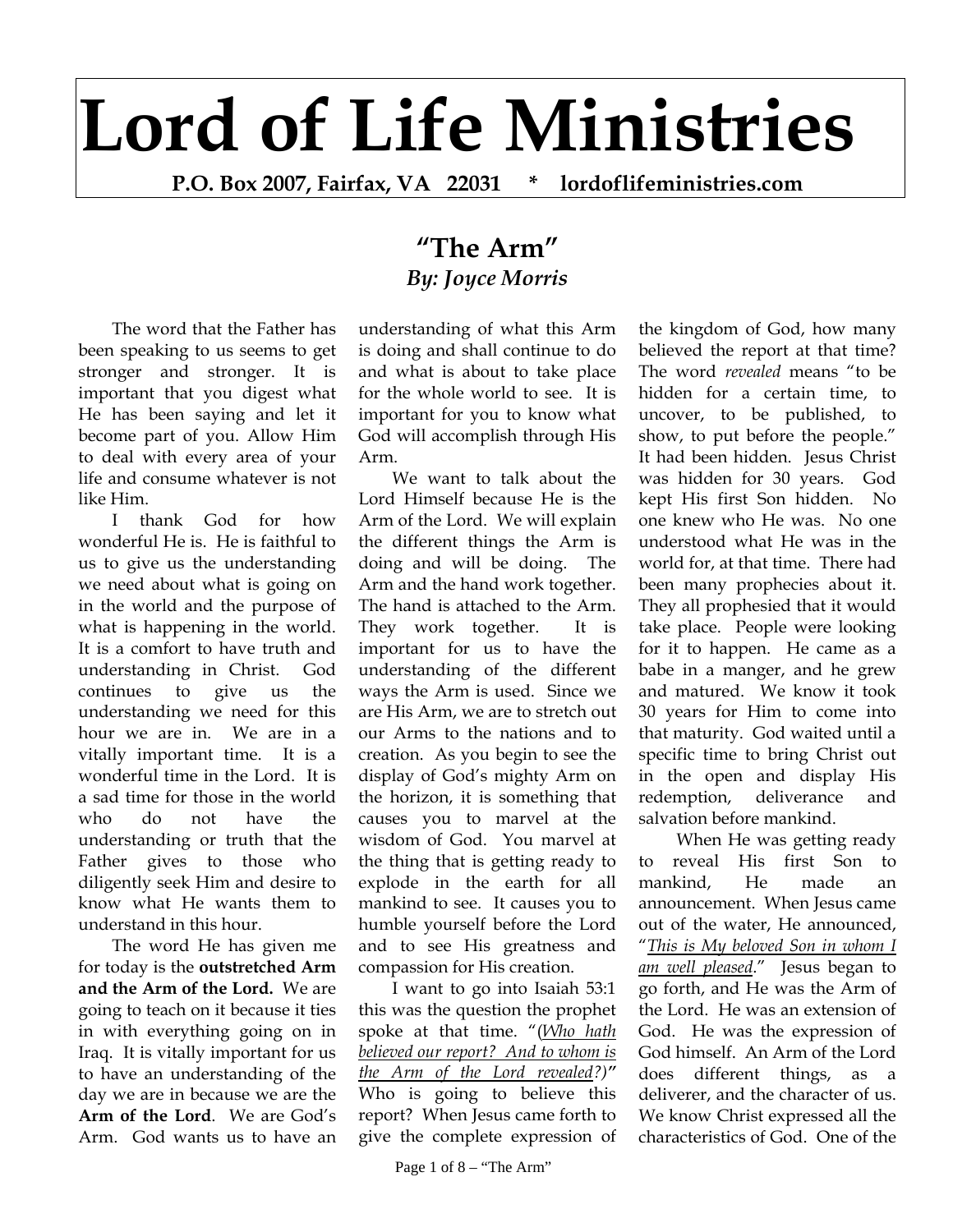characteristics of God is compassion. The Arm of the Lord will have compassion for the people. Jesus looked upon the people and had compassion for them. In the beginning, the disciples did not have much compassion for the people. We can look at the scriptures and see that Jesus was there with the people, and the disciples were going to send them home. The people were hungry in the wilderness, and the disciples said, "Lord, just send them home because we do not have enough to feed the multitude. Tell them to go into the villages and buy something to eat." Jesus beheld the multitudes of people and had compassion for them. Jesus said, "*No, we are going to feed them. You are going to feed them*." God has been working His compassion, longsuffering, patience, kindness, goodness and gentleness in His sons.

You have been hidden by God. People do not know who you are. You do not need to tell people who God has called you to be and what God has chosen you to be. The calling of the Lord is upon your life, no matter what age you are. There was a calling upon the life of Jesus, and He grew into maturity. When it was the Lord's timing, God brought Jesus out into the open for all of the nations to see. The governments of that time had to see the glory of the Lord expressed and manifested. It upset the kingdom, religion and governments. They could do nothing about it. They had no control over it because it was God coming through His Son to express all He was to mankind.

 In Isaiah 53:1, it says, "( And *to whom is the Arm of the Lord revealed?)"* Who will God reveal His Arm to? Who will God demonstrate His Arm to? The arm of the Lord is the branch of God's government in the earth and rules for Christ. Isaiah 53:2 says, For *He shall grow up before Him as a tender plant*. That is what has happened in the process we have been going through. We have been growing up into one man. We are growing up into the fullness of Christ, up into that one man, that manchild that God is about to demonstrate to the world. He had to strip all of us. The Lord has been stripping us of all our forms, religious ideas, and everything we have been taught. Jesus had no form; therefore, He was not comely. People could not identify with Him because He was a free spirit. People could not control Him because He was free. He had no traditions and no doctrines. He had only what the Father taught Him. He did not have the beliefs of man. He had no form of religion; therefore, He was uncomely. The people did not desire that. Continue with Isaiah 53:2*,* which reads, **"(** *He hath no form nor comeliness; and when we shall see him, there is no beauty that we should desire him.)"* There was no beauty because He had no connection to the world. He was in the world, but he was not *of* the world. This is why the Lord has slowly been tugging on all of us, pulling us more and more out of the world. I want to show you why. Isaiah 53:3 reads as follows: "(*He is despised and rejected of men; a man of sorrows, and acquainted with grief: and we hid as it were our* 

## *faces from him; he was despised, and we esteemed him not.)"*

 If you walk with Christ, you will be despised and betrayed. When you are betrayed, you will know that you are walking in His footsteps. Each betrayal you experience brings you more into the glory of Christ. That is how it works. The betrayal of Christ put Him on the cross and brought Him into the glory of God. That is how you come into more of God's glory. The person who betrays you might be a loved one. It might be someone in your family. It might be a friend. God allows these things to happen to bring you into more of His glory. That's the way the kingdom of God works.

 were at his hand. He had Moses was raised to be a deliverer. God had chosen Moses for this purpose. He was in Egypt. He lived in the world. His father in the natural at that time was Pharaoh. You know the story about baby Moses and how his mother gave him up. He lived with the riches of the world. He lived in a kingdom with everything around him. Money, gold, and whatever he needed authority and rulership. His own people were in bondage to Egyptian taskmasters and to their religion.

 When it was time for God to awaken Moses, one day he looked upon his brothers. God has caused you to look upon your Brother. God has caused you to cry out many times and say, "God, we need more power. God, we need more of your anointing. God, we see the condition of your people. Your own people in the United States of America are in bondage." The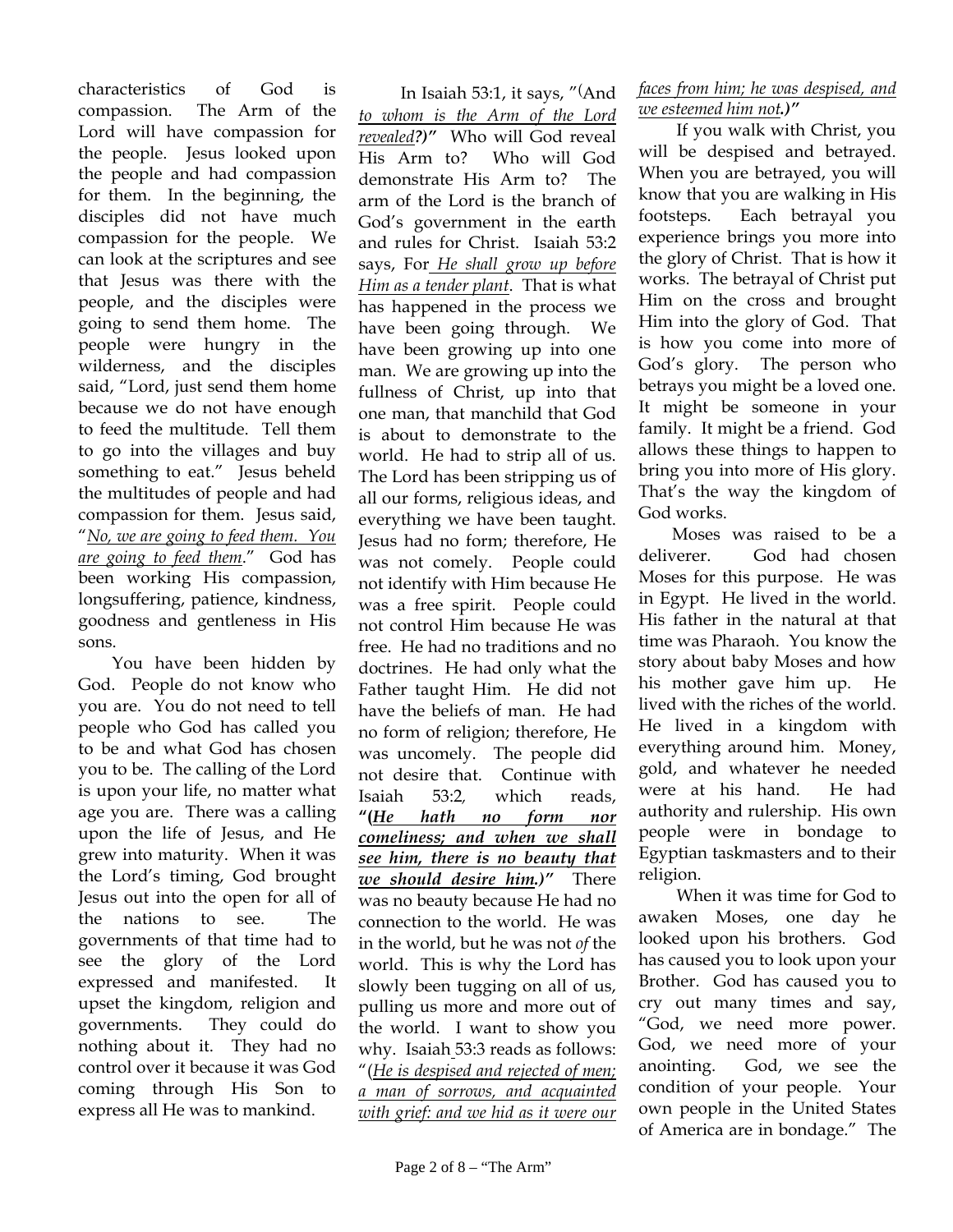United States of America has her own taskmasters. Many of God's people are in the world today and have not come out of the world. Many of God's people have other things that rule over their lives. Many are in bondage to beliefs or religion. It is like this all over the world.

God, in Moses' time, looked at His people. He saw them in bondage for 400 years. God has been looking at mankind all over the world for a long time. Jesus has already gone to the cross. There was an Exodus at the time of Moses. There will soon be another exodus. We know God raised up one man, and that man was Moses. Because he saw the condition his people were in, he tried to help them in his own strength. He killed an Egyptian, and he got in trouble. He knew he had to flee for his life, but it was all in the plan of God. Why? Moses had to come out of Egypt first. If you are to deliver God's people out of the world, then you (one of God's sons) must first come out of the world. His sons have to come out of religion and be stripped of the beliefs and doctrines of man. God had to get hold of you and shake and strip you. He is very gentle. God has been patient with us. Look at Jesus. It was 30 years before He came into maturity. Moses was on the backside of the desert for 40 years. He esteemed the sufferings of Christ more than the riches of this world. He began to see that there was a kingdom greater than the world. He saw that there was a plan far greater than any man or kingdom of this world could give him. He saw that the sufferings of Christ were greater than anything the world

had to offer. He saw that he was chosen by God for a purpose. He did not fully understand the plan at first.

 When you start out in God, you don't fully understand why He has chosen you. You didn't choose Him. God chose you. He has chosen many stubborn sons. The Lord, little by little has been pulling and breaking. Why is He causing everything to surface in your life that is not like Christ? He wants to consume it because He is doing a quick work to refine you. Something is getting ready to take place, and He wants you to be a part of what He is about to do.

Moses first identified with his brethren. You have identified with your brethren because you have been through it yourself. You have experienced certain things in your body. You have experienced heartaches and betrayals and everything the world has experienced. Therefore, you can identify with them and help them. God has brought you through these experiences; therefore, you can help others.

I want to talk about Iraq. I am excited with what the Lord has revealed. Turn to Exodus 2*.* As you can see in verse 23, "(*And it came to pass in process of time that the king of Egypt died: and the children of Israel sighed by reason of the bondage, and they cried, and their cry came up unto God by reason of the bondage.)" I*t came to pass in the process of time. There is always a process that everyone goes through, but there is an appointed time that God has chosen. There was an appointed time that God chose to reveal His hand and arm to Egypt

and His own people. Moses was that hand and Arm. That hand and arm was going to bring not only judgment and correction but also deliverance. The Egyptians had to see it all. They had to watch the whole thing happen.

 What is going on in Iraq? We have been looking at this. The news media have been talking many months about Iraq. It started in 1990 or 1992. What is so important about Iraq? I told the Lord, "Other countries have weapons. Why are we so focused on this one little country?" The Lord gave us more of an understanding recently why we are so focused. God uses things in the world, as a sign to show us what is about to take place. It will take place for the whole world to see. The reason the whole world is focused on Iraq is because Iraq is where Babylon was. It is where Eden and the four rivers were. It is the cradle of mankind. God is having everyone to focus on this country because He is making a statement. Saddam is nothing but man himself in that beastly carnal mind that has never been changed into the nature of Christ. You see the people, the bondage and the taskmasters that he is over. He is just another pharaoh with total control over the people. God has already passed judgment on this man, and he shall come down just as pharaoh and Haman did. God has already passed judgment in the realm of the spirit. The Lord showed me that Saddam represents people who are stubborn, hardheaded and carnal-minded and who simply refuse to yield to the almighty God. They are full of pride and arrogance. Many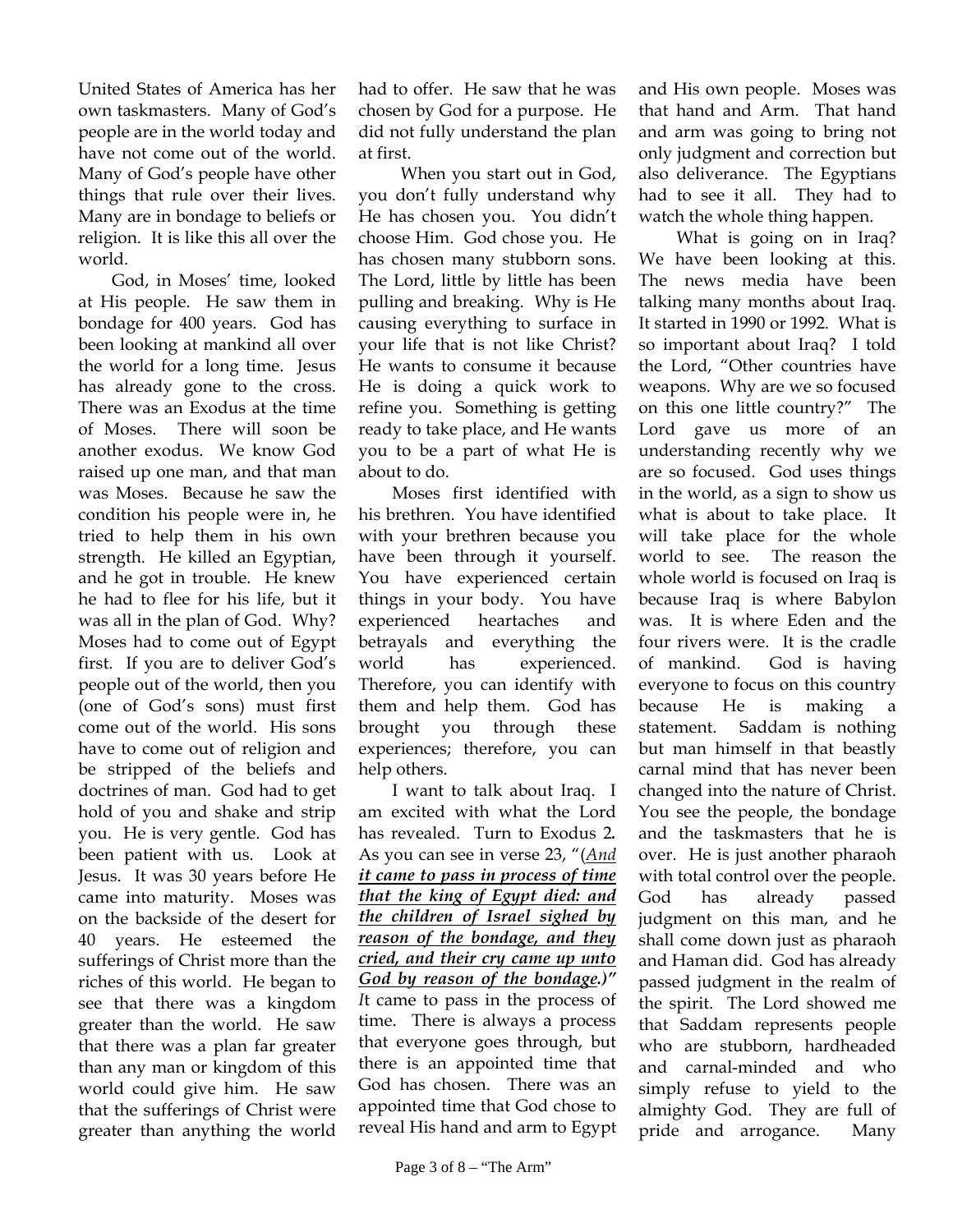people are this way, including some of God's people. It is nothing but a little country where God is saying, "Yes, I see them in bondage but I see a lot of My people all over the world and a lot of creation in bondage." The whole creation is groaning just like Israel was. The whole creation is groaning because of the uncertainty that people have of the future. Many of God's people, including those in the United States of America, are so bowed down with burdens. They labor to survive. Some need two or three jobs in order to survive. These are God's own people. Many Christians I have encountered have no peace in their minds. Many Christians I have talked with have restlessness in their souls. Recently we heard this, "**Babylon is coming down."** Iraq is a representation of the systems of the world. The systems are coming down. They are failing. They are not working. The only thing that will work is the kingdom of God. The systems of man will only work to a certain point. The greatest plan is the kingdom of God because it is perfect. It has no flaws. It has no carnal mind. It has no carnal people ruling over people. It is only the mind of Christ ruling over His people. God is bringing His sons into a rest.

 Moses tried to deliver and did something in his own strength. He had to go on the backside of the desert and be broken. He had to come to a place where he understood that only God could deliver His people. Moses saw his helplessness. He said, "God, I can't speak. You have to get

someone to speak for me. I can't say anything. You have to raise someone who will help me, Lord."

We saw the Lord standing with His outstretched arms to the nations, saying, "Come unto Me those who are heavy laden, and I will give you rest." That is what He was doing for Israel. He was bringing them to the point where they would serve the true living God. They would come into a rest in Christ and cease from all their worries, anxieties, fears and burdens, and all their burdens would be lifted off of them. This is why the Lord has been undoing things in your life, so that your soul comes into a state of rest and you learn to stay by the still waters in the calmness of Christ.

 Ex. 3:7-8 says, **"(***And the Lord said, I have surely seen the affliction of my people which are in Egypt, and have heard their cry by reason of their taskmasters; for I know their sorrows.)"* **<sup>8</sup>** *"(And I am come down to deliver them out of the hand of the Egyptians, and to bring them up out of that land unto a good land and a large, unto a land flowing with milk and honey.)"* 

When He is talking about His people in Egypt, He is speaking about His own people who are in the world.

We read from Exodus 3:9, which says, *"(Now therefore, behold, the cry of the children of Israel is come unto me: and I have also seen the oppression wherewith the Egyptians oppress them.)"* Again, due process of time. I want to show you what the outstretched arm is doing and shall continue to do. We are going to look at Exodus 6:6-7

which reads, "(Wherefore say unto the children of Israel, I am the Lord, and I will bring you out from under the burden of the Egyptians, and I will rid you out of their bondage, and I will redeem you with a stretched out Arm, and with great judgments)" 7 "(And I will take you to me for a people, and I will be to you a God: and ye shall know that I am the Lord your God, which bringeth you out from under the burdens of the Egyptians.)" This is why God has to totally deliver His sons. This is why God is telling His sons to grow up. This is why God is saying, "The playing days are over." You are His Arm, and His Arm is already bringing judgments in the earth. His Arm is about to bring greater judgments. God is about to bring it out in the open. He is about to reveal His Arm that has been hidden. You have been hidden, but the time of revealing is upon us. Just as God revealed Jesus and Moses, so shall the manchild come forth and be revealed. The nations of the world will see and behold the glory of the Lord. They will see this great deliverance, this great exit. God is getting ready. Just like He will do with Saddam. Psalm 37:1, *Fret not thyself because of evildoers, neither be thou envious against the workers of iniquity. 37:2, For they shall soon be cut down like the grass, and wither as the green herb.* 37: 9, *For evildoers shall be cut off: but those that wait upon the LORD, they shall inherit the earth.* 

He is going to bring them down. He is going to cut the wicked off from the earth just like you cut the grass. He will deliver His people. The whole nation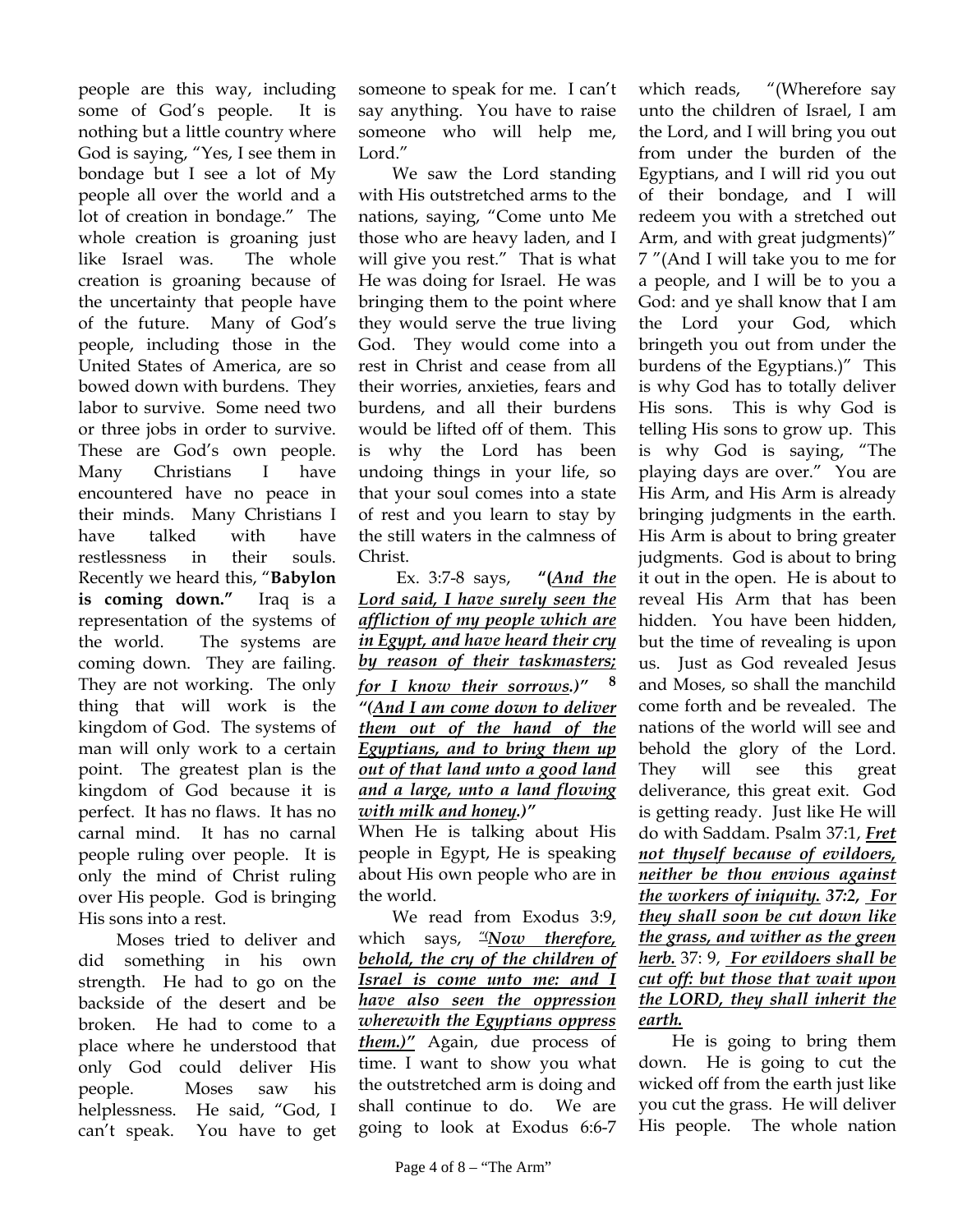will see the salvation of the Lord. They saw it at the time of Jesus and Moses. This time it will be greater than the world has ever seen because it will be a group of people who have come into the nature of Christ. It is something to think about, isn't it?

What does the Lord do when He ministers to people? We sit with outstretched arms, and we lay our lives down. Jesus is the *Good Shepherd*, and Jesus is in you. Therefore, we sit with the patience of Christ and allow Christ to deliver His people in the areas that they need to be delivered in, in the bondages they are in within their own minds. What did God have to do to get Israel out? There were two things the Lord showed me He had to do. First, He had to judge everything that they loved, everything that man worshipped. That is what He had to pass judgment on. That is what God does with you and me. He will bring judgment, which is His correction and compassion. He delivers you out of those things, which hinder you, that cause you to be in bondage. The Lord brings you the freedom and liberty to walk in the spirit and stay in the spirit. God has to go in and part your Red Sea so you can cross over and get into the mind of the Spirit, of the attitude of Christ being Lord of your life. He wants to be in control of your life so that you can worship Him in spirit and in truth. God said, "*My house shall be called the house of prayer."* We are His house of prayer.

Many times we allow Christ to intercede through us for the brethren. We are not taking any glory. I don't want any glory.

But it is the heart of God. It is the compassion that God has for His people. God desires for His people to be free. God desires for you to be free in every area of your life. That is the heart of God. I have learned that if you want to help someone, you have to let God deal with an area in yourself first.

This small country of Iraq is nothing but a sign and a statement that God is making about the condition of the world and of man today. Once again God is about to show the entire world His glory and deliverance. His first judgment will be a correction of what man loves, correcting the things man worships and idolizes and exalts before Christ. Those are the first things God judges. That is why He had to judge the United States of America and will continue to pass over America until she has come into humility and understands that He is God and He is who He is.

God has heard the cry of creation. You have heard the cry of creation. Therefore, He is demonstrating today His power. We know there is something greater. What is greater is like in the time of Moses. It was demonstrated out in the open. You need to be prepared. No matter what is in your life, if you have the right desire in your heart, if your heart desires and longs to be used of the Lord, you will take your position in Christ because the arm of the Lord rules for God. The ruling for God is not in the future. It is a now thing that is going on now. If you have a heart for God and you long to be used by Him, then you understand your calling. You

to think about it again. You never have to struggle over that problem again. You will be elevated in a realm of the spirit where you are totally in Him, totally swallowed up in Him where it is just Him. It's not you any more. It is Jesus standing up inside each one of us. The world will not see you any more. They won't even see the temple any more because when God brings this thing out in the open, all they are going to see is Christ. All they are going to see is Jesus. They are not going to see you. Rev 21:22, *And I saw no temple therein: for the Lord God Almighty and the Lamb are the temple of it.*

will understand why God handpicked you and sought you out. You will understand why you experienced all the things you did and you will also see a greater purpose beyond yourself. You are beginning to see the groaning and the need of people and the world, and you long to see them helped. You will have the desire for them to have the knowledge and truth you have in Christ. If you long for that and you are faithful and obedient, no matter what is left in your life, no matter what it is you seem not to be able to overcome, God will consume it. You have cried out to God time and time again saying, "God, I just know you want me to overcome that. I know, God, that you have given me the power to overcome it. I know you have given me the Word to overcome it." When it is the timing for the arm of the Lord to be revealed, whatever is left there will be swallowed in a moment, totally swallowed up in the Christ where you never have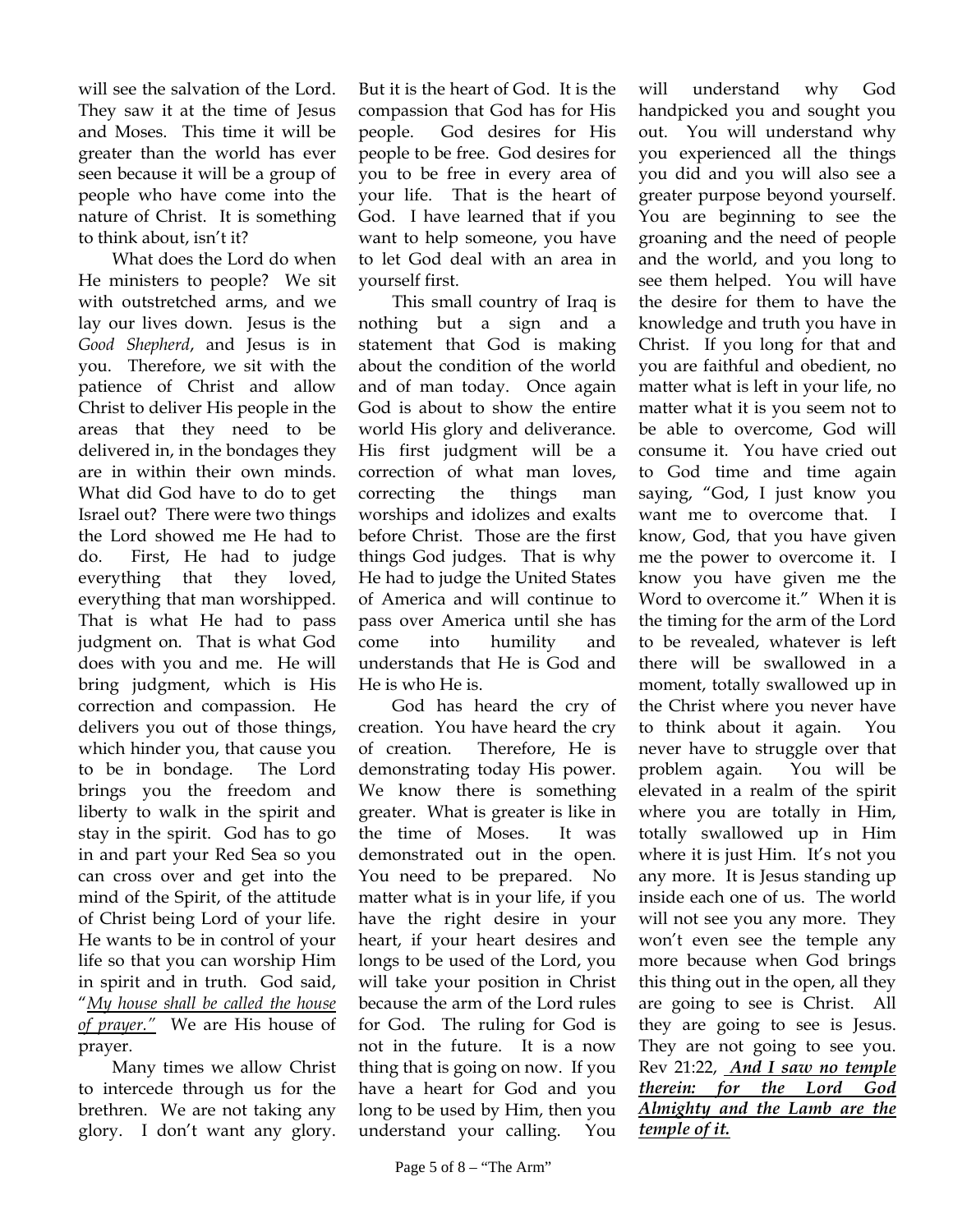They are going to see God. They are going to know that this has to be God. The rulers of this world will stand in fear and tremble. They will not be able to do anything. They will be powerless. They will stand in fear and tremble and will dread because of the deliverers who have come to release God's creation. They will be able to do nothing but watch what's on the horizon of Christ. That's why God says, **"***Don't be weary in well doing."* That's why God says, **"***Be diligent."* That's why God says, "*Endure."* The key to your walk is endurance and patience and knowing that everything He promised you will be fulfilled. It is faithfulness and obedience to Him. The Word says in Exodus 6:6-7, *"(Wherefore say unto the children of Israel, I am the Lord, and I will bring you out from under the burdens of the Egyptians, and I will rid you out of their bondage, and I will redeem you with a stretched out arm, and with great judgments.)"* It is the Arm of the Lord that is going to redeem God's people, but that Arm is Christ Himself with those He is using for His glory. 7 "**(***And I will take you to me for a people, and I will be to you a God: and ye shall know that I am the Lord your God, which bringeth you out from under the burdens of the Egyptians.)"*The salvation will be proclaimed to the nations. What Christ did on the cross will enable every individual to come out of the world and out of the systems of man because of the blood of the Lamb who was slain on the cross.

You may want to read the whole fifteenth chapter of

Exodus. This is where the people were starting to come into the rest of Christ. We will begin with Exodus 15:16-18, which reads, "(*Fear and dread shall fall upon them; by the greatness of thine arm they shall be as still as a stone; till thy peoplepass over, O LORD, till the people pass over, which thou hast purchased.)"* These are all the mighty men of Moses' time. There are no carnal men who will be able to withstand what is on the horizon. Nobody is going to be able to stop this thing. These rulers will be filled with fear and dread. Verse 17 "(Thou shalt *bring them in, and plant them in the mountain of thine inheritance, in the place, O LORD, which thou hastmade for thee to dwell in, in the Sanctuary, O Lord, which thy hands have established.)"* The time is coming when the people will say, "Let us go up to the mountain of the Lord." You are not going to have to ask, "God, why doesn't anyone want to hear me? God, why doesn't anyone want to know the truth?" God has hidden us. It is starting to come out more and more about His kingdom and reconciliation. God is bringing it out because it is the timing of the Lord. <sup>18</sup> **"(***The Lord shall reign for ever and ever.)"* 

 Isaiah 40:10 says, "*( Behold, the Lord God will come with strong hand, and his arm shall rule for him: behold, his reward is with him, and his work before him.)" Y*ou have to become the message. You cannot sit and get knowledge or revelation. It is all about becoming the message. You have to be the message. You have to let Him work it into you. It is the flesh taking on the Word. The Word was made Flesh, but

now the Word is causing this flesh to become the word. **Vers***e*  11 reads, **"(***He shall feed his flock like a shepherd: he shall gather the lambs with his arm.)"* That is why you need to get all these truths under your belt. When things start going haywire, what is going to happen to Christians who have believed in the rapture and they don't go anywhere? Prepare yourselves. You are going to be teaching them. They have to learn everything about God's truth. It is going to be a shocking thing. They are going to need comfort and compassion. They are going to need an arm. Do you know what an arm does? An arm reaches out and hugs somebody. It hugs and gives comfort. When hard times come, the first thing that will grip Christians who believe in the rapture is fear. They believed in something that isn't true, because we are to be caught up with Him now.

It's like this person I have known for two or three years. He said he used to be a newsman. He was talking about attending charismatic meetings and seeing people slain in the spirit and getting healed. Then he would see them two days later, and they were not healed any more. I said," You know, brother, there is going to be a lot of weeping and gnashing of teeth when Christ comes." He said, "What do you mean?" I said, "Isn't it going to be horrible when religious people get told that all the repetition and the forms that people do to make sure that they are good enough for God, which totally does away with what Jesus did on the cross, which the Lord will not except.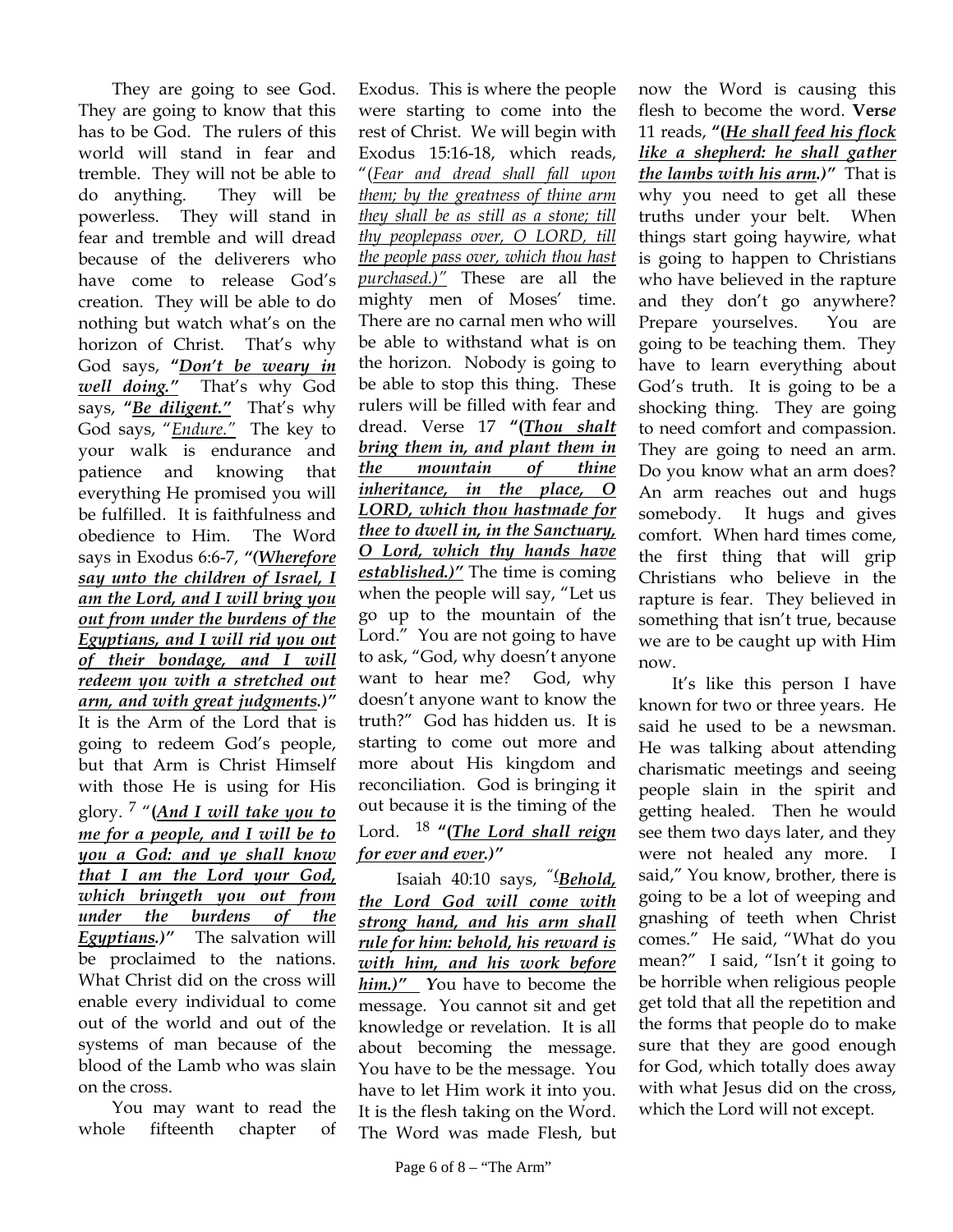There are going to be some mad people. You have to have the truth and know what you are talking about. When you become the truth and it becomes part of you, nobody can take it away from you no matter what. If you share it and they make faces about what you said, it doesn't bother you because you know it is truth. You know you have planted the seed. Do you think Jesus was concerned about offending people? I get this a lot, "Joyce, who did you offend today?" You have to be led by the spirit. You have to learn to be led by Christ. But if God says to open your mouth, you need to open it and let Him speak. The seed is planted, and it will come up.

Let's get back to the Arm. Isaiah 40:11 continues, "**(***and carry them in his bosom, and shall gently lead those that are with young.)"* He is going to carry them in his bosom. What is the bosom of God? It is faith, hope and love. He is going to carry them until they start growing and maturing.

Look at Isaiah 51:3. This is important. It is talking about Zion. We know we are Zion. It says in Isaiah 51:3, (For the Lord shall comfort Zion: he will comfort all her waste places; and he will make her wilderness like Eden, and her desert like the garden of the Lord; joy and gladness shall be found therein, thanksgiving, and the voice of melody.)" That's what He does. He comforts us first. That's what the Lord has been doing with you and me. He is causing the wilderness that has been in our minds, and did not produce any fruit, to blossom and come forth

like the Garden of Eden. The Garden of Eden is the kingdom of God. Gladness, joy and melody are found in Zion. The arm of the Lord gets the victory for God. Continue with Isaiah. 51:5, which says, "(My righteousness is near; my salvation is gone forth, and mine arms shall judge the people; the isles shall wait upon me, and on mine arm shall they trust.)" Why? Because the character of God has been worked into the arms God is using. People can trust them because it is the Christ they are trusting. Many of God's people have been hurt, used and abused, cut to pieces by shepherds who are like lions, and cut to pieces by the letter of the law. Isaiah 51:9 says, "(Awake, awake, put on strength, O arm of the Lord; awake, as in the ancient days, in the generations of old. Art thou not it that hath cut Rahab, and wounded the dragon?") God is telling us to be fully awake. Our strength comes from within. You get strength through union and relationship with Christ. That is scriptural. Neh.8:10, The joy of the Lord is your strength. Take your positions. "In the ancient days" means as in the time of Moses. God has used this arm to stretch out, down to the generations who have passed away on the other side, to deliver them as well, to bring them into a rest. Christ wounded the dragon, the sea monster, on the cross. Every time the Lord uses His arm to judge the flesh man, saviors come up on Mount Zion to judge Esau. Oba 1:21 *And saviours shall come up on mount Zion to judge the mount of Esau; and the kingdom shall be the LORD'S.*

 Rahab is Esau. Rahab means "pride and arrogance." The violent sea monster is man. Man is a beast without the nature being changed. Isaiah 51:10-11 says, "**(***Art thou not it which hath dried the sea, the waters of the great deep; that hath made the depths of the sea a way for the ransomed to pass over?)"* **11" (** *Therefore the redeemed of the Lord shall return.)"* 

 Every time we get in the spirit, the rod is stretched out to the nations to bring any correction that God wants to bring, any change, to bring compassion, love and kindness to whomever He wants to receive it, to deliver people, to awaken them in their minds, to make them become conscious of Him. I believe that is where we are, that God desires for people to awaken in their minds. He is using the Arm to stretch out and deal with taskmasters, to deal with rulers in the invisible realm as well as the visible. They were dancing when they came out of Egypt. They said in, Exodus 15:11 *Who is like unto thee O Lord, among gods?* They were dancing when they crossed the Red Sea. They came out, and they were redeemed. Were you not dancing when Christ came in your life? Were you not overjoyed to experience such peace and joy in your mind? What I see here is that this one man Moses, comes down and the people were liberated. It is just a representation of the world getting liberated and free. The redemption of Christ, delivering His people out of the taskmasters and bondage they have been in for years.

 I believe there are people out there today all over the world